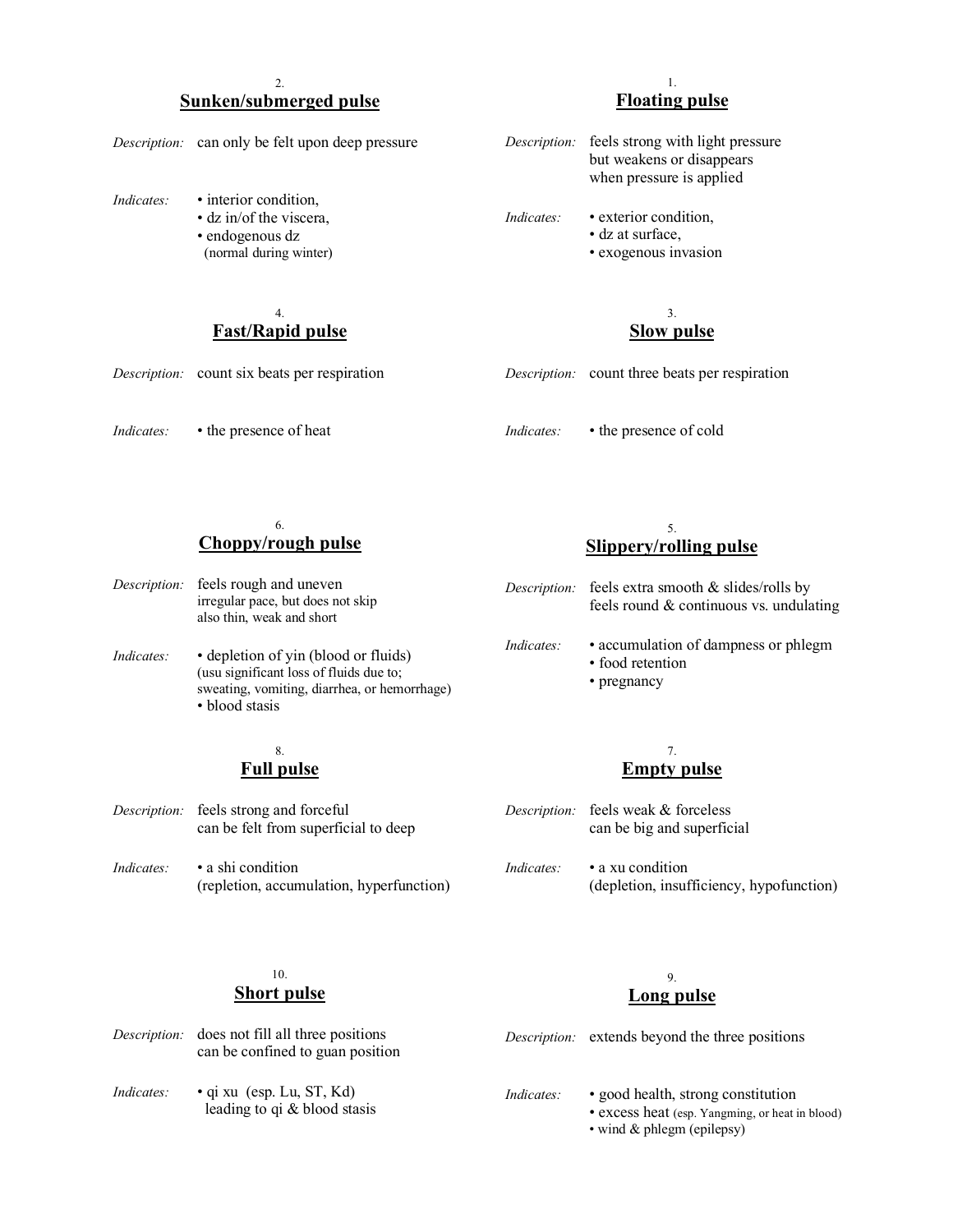#### 12. **Minute (hairlike) pulse**

- *Description:* feels very thin and soft, vague & indistinct, it is almost imperceptible, upon pressure it breaks apart
- *Indicates:* yang xu,
	- collapse of yang
	- severe def. of both qi & blood

#### 14. **Leisurely/relaxed/moderate pulse Sluggish/slowed down pulse**

- *Description:* four beats per respiration
- *Indicates:* healthy (good aerobic fitness)
	- $+$  floating  $=$  wind damage
	- + deep = damp disorder
	- $+$  large  $=$  Lr wind stirring
	- $+$  weak = Ht qi xu

#### 16. **Wiry/bowstring pulse**

*Description:* it is taut and forceful, like a guitar string it does not seem to undulate, but also does not vibrate

*Indicates:* • pain • Lr/GB pathology (normal during springtime)

#### 18. **Bound pulse**

- *Description:* very deep, almost hidden but once found is strong & impatient
- *Indicates:* extreme excess • internal accumulation of cold • Lr qi stagnation (can be normal during winter)

#### 11. **Flooding/surging pulse**

- *Description:* feels big, it rises strongly, but then fades out
- *Indicates:* a shi condition, usu. excess heat/fire (normal during summer)

#### 13. **Tight (ropey) pulse**

*Description:* rises & falls with strength but vibrates to & fro feels like a rope both taut & twisting *Indicates:* • usu. shi condition • presence of cold • pain

#### 15. **Hollow/scallion stalk pulse**

- *Description:* at the surface it is big & **soft** substantial at the edge, it is empty in the center
- *Indicates:* blood xu, d/t significant blood loss (result of heat induced bleeding)

#### 17. **Leather/drum pulse**

- *Description:* at the surface it is tight & **firm** in the center it feels empty
- *Indicates:* severe deficiency • follows significant loss of blood or jing • assoc. with cold & xu conditions
	-

#### $20<sub>0</sub>$ **Frail/feeble pulse**

#### 19. **Soggy/soft pulse**

*Description:* deep, but also very thin & soft *Indicates:* • yang qi is weak (unable to raise the pulse) (insufficiency of yin leads to collapse of yang) *Description:* superficial, thin, weak, & soft *Indicates:* • Sp xu and damp • severe def. of yin, blood, or jing/marrow